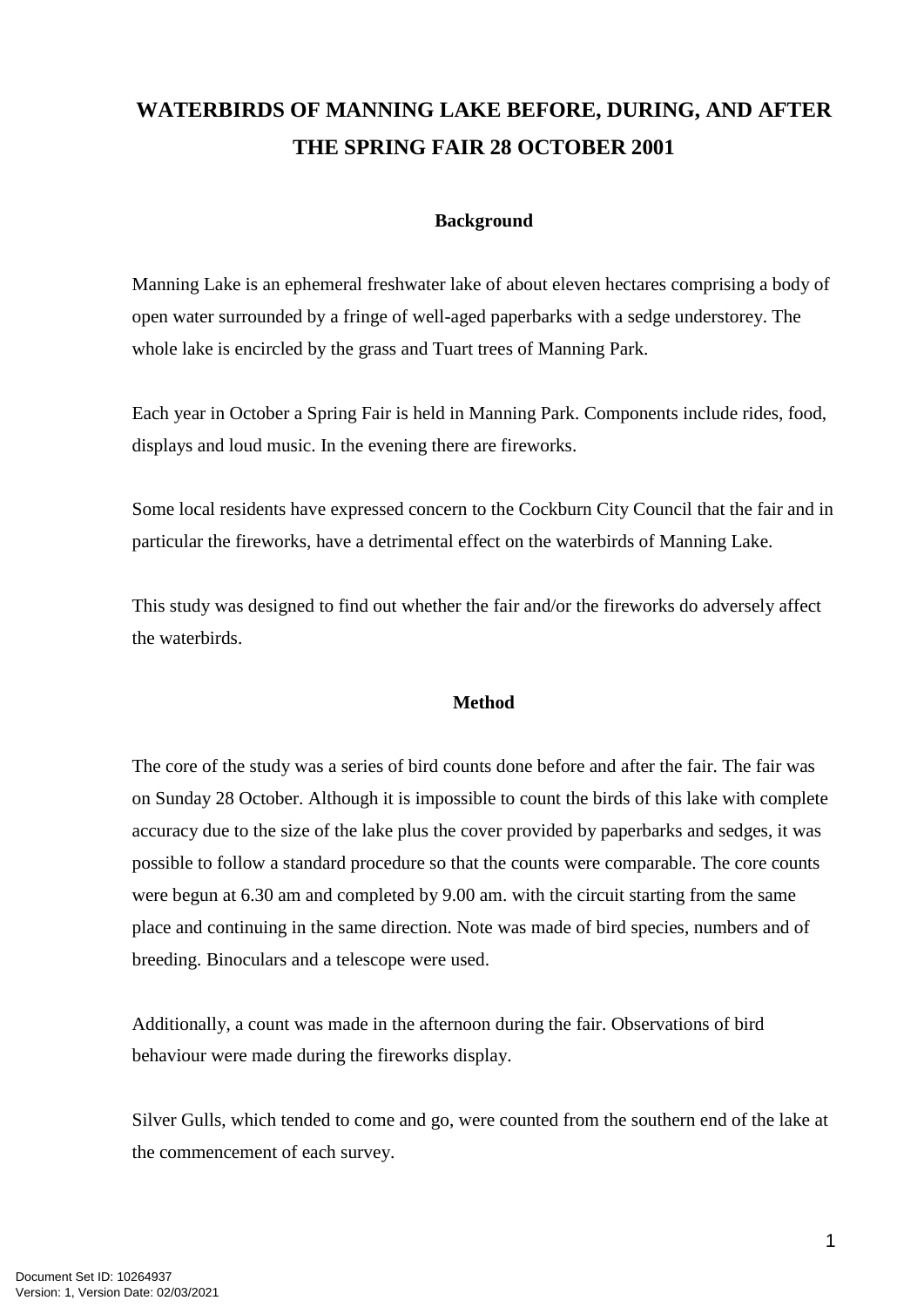## **Results**

Results of the morning surveys are shown in Table 1 and 1a (species and numbers), and Table 2 (breeding species and number of broods). The fair was on 28 October. The morning survey on 28 October was during preparations for the fair.

An annotated list of species is provided as Appendix 1.

*Manning Lake on the afternoon of 28 October 2001*

**Table 1:** 

**Waterbird species and numbers on Manning Lake between 28 and 30 October 2001**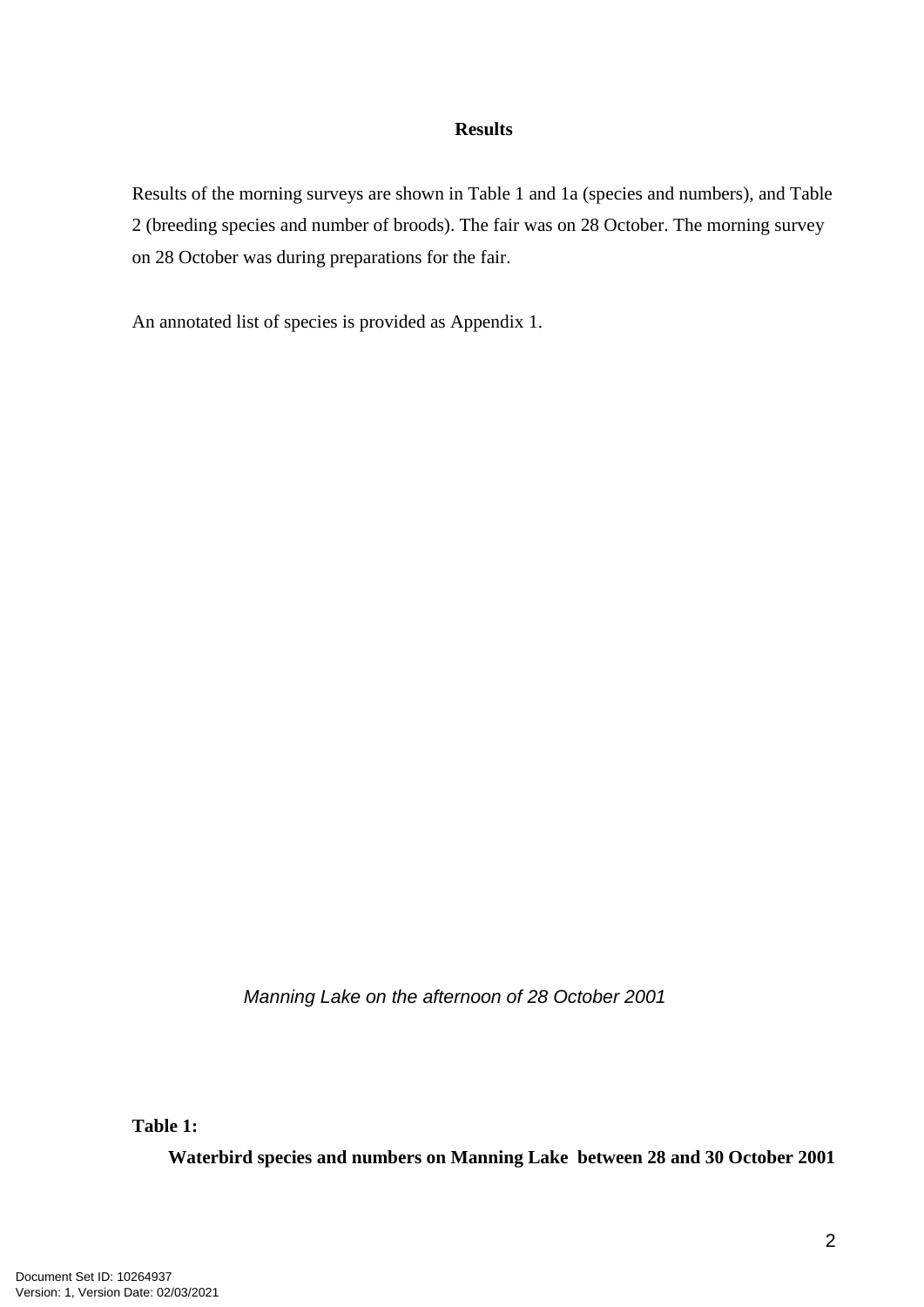#### **Waterbird species and numbers on Manning Lake**

Numbers include adults plus independent young birds

| <b>SPECIES</b>                                           |                          | DAY (in October 2001) Surveys 6.30 to 9.00 am |                          |                              |                          |                |
|----------------------------------------------------------|--------------------------|-----------------------------------------------|--------------------------|------------------------------|--------------------------|----------------|
|                                                          | 24                       | 25                                            | 26                       | 28                           | 29                       | 30             |
|                                                          |                          |                                               |                          |                              |                          |                |
| <b>BLACK SWAN</b><br>Cygnus atratus                      | 2                        | 2                                             | $\overline{2}$           | 2                            | 2                        | $\overline{2}$ |
| <b>BLUE-BILLED DUCK</b><br>Oxyura australis              | 3                        | $\overline{\phantom{a}}$                      | $\overline{a}$           | $\qquad \qquad \blacksquare$ | 1                        |                |
| <b>MUSK DUCK</b><br>Biziura lobata                       | $\overline{2}$           | $\overline{c}$                                | 3                        | 1                            | $\overline{c}$           |                |
| PINK-EARED DUCK<br>Malacorhynchus membranaceus           | $\overline{a}$           | $\overline{2}$                                | $\overline{a}$           |                              | $\overline{a}$           |                |
| <b>GREY TEAL</b><br>Anas gracilis                        | 30                       | 28                                            | 31                       | 39                           | 39                       | 28             |
| <b>AUSTRALIAN SHELDUCK</b><br>Tadorna tadornoides        | 4                        | 2                                             | 6                        | 4                            | 4                        | 4              |
| <b>HARDHEAD</b><br>Aythya australis                      | 3                        | $\overline{4}$                                | $\overline{a}$           | $\overline{2}$               | 1                        | 1              |
| PACIFIC BLACK DUCK<br>Anas superciliosa                  | 37                       | 41                                            | 46                       | 38                           | 33                       | 34             |
| <b>MALLARD</b><br>Anas platyrhynchos                     | $\overline{\phantom{a}}$ |                                               | 1                        |                              | $\overline{\phantom{a}}$ |                |
| <b>AUSTRALASIAN SHOVELER</b><br>Anas rhynchotis          | 6                        | 1                                             | 4                        | 1                            | 1                        |                |
| DOMESTIC / FERAL DUCK<br>Mixed origins                   | 3                        | $\mathbf{1}$                                  | $\overline{2}$           | $\overline{c}$               | $\overline{a}$           | $\overline{2}$ |
| <b>AUSTRALASIAN GREBE</b><br>Tachybaptus novaehollandiae | 5                        | 13                                            | 10                       | 9                            | 5                        | 8              |
| LITTLE PIED CORMORANT<br>Phalacrocorax melanoleucos      |                          |                                               | 1                        |                              | 1                        |                |
| WHITE-FACED HERON<br>Ardea novaehollandiae               | 3                        | 3                                             | $\overline{4}$           | $\overline{2}$               | 3                        | $\overline{2}$ |
| <b>RUFOUS NIGHT HERON</b><br>Nycticorax caledonicus      | 1                        |                                               |                          |                              | 1                        |                |
| YELLOW-BILLED SPOONBILL<br>Platalea flavipes             | $\overline{\phantom{a}}$ | $\overline{\phantom{0}}$                      | $\overline{\phantom{a}}$ | $\overline{\phantom{a}}$     | $\mathbf{1}$             |                |
| <b>AUSTRALIAN WHITE IBIS</b><br>Threskiornis molucca     | 1                        |                                               | 2                        | 4                            | 1                        | 1              |
| <b>DUSKY MOORHEN</b><br>Gallinula tenebrosa              | 9                        | 10                                            | 9                        | 9                            | 9                        | 5              |
| <b>PURPLE SWAMPHEN</b><br>Porphyrio porphyrio            | $\overline{4}$           | 3                                             | 5                        | 6                            | 5                        | 5              |
| <b>EURASIAN COOT</b><br>Fulica atra                      | 66                       | 67                                            | 53                       | 47                           | 49                       | 53             |
| <b>COMMON GREENSHANK</b><br>Tringa nebularia             | $\overline{c}$           | $\overline{\phantom{a}}$                      | $\qquad \qquad -$        | $\qquad \qquad \blacksquare$ | $\overline{\phantom{a}}$ |                |
| <b>SILVER GULL</b><br>Larus novaehollandiae              | 65                       | 61                                            | 39                       | 78                           | 180                      | 96             |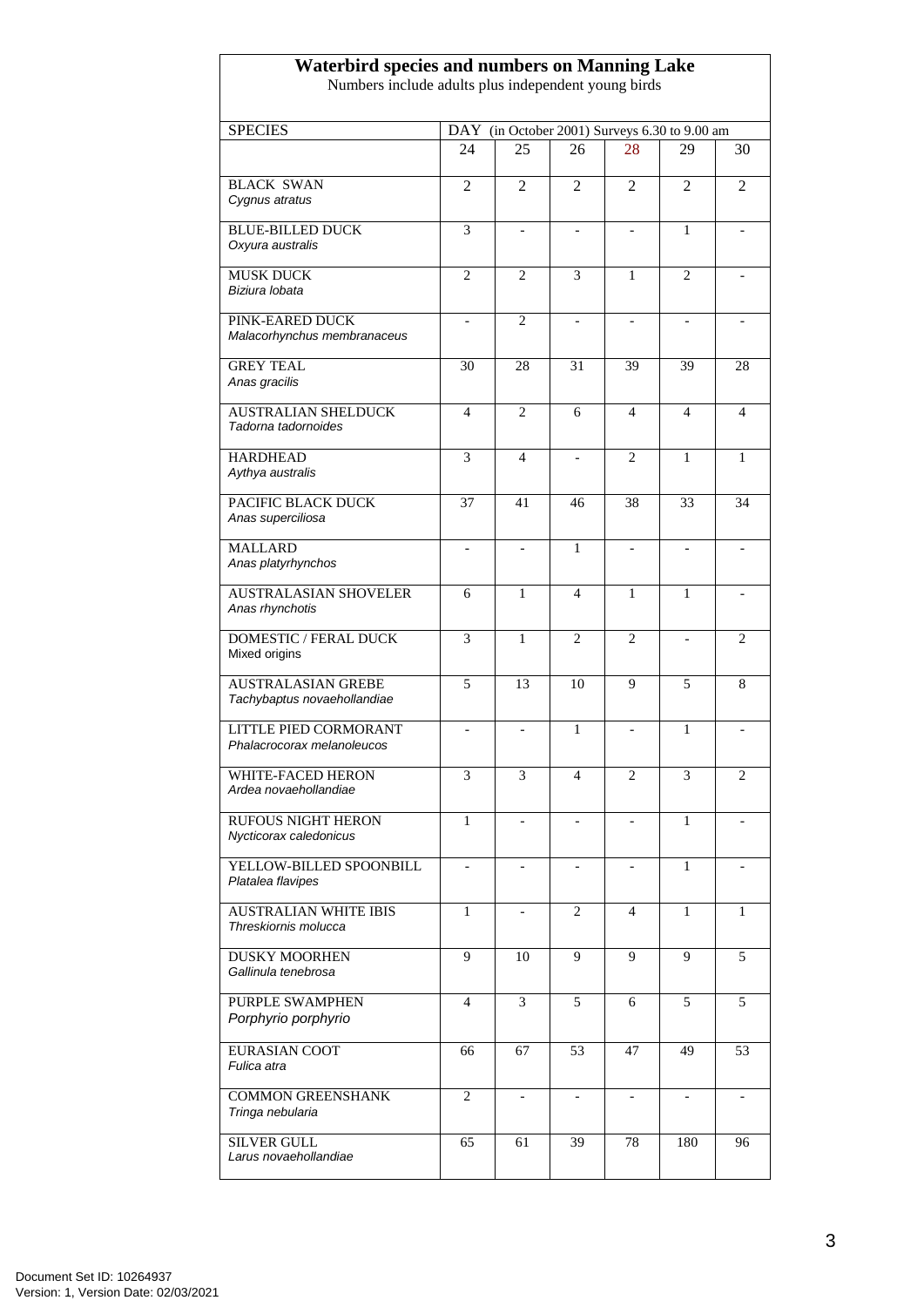# **Table 1a: Manning Lake waterbird numbers and species tally - daily totals and percentage change.** (Brackets indicate reduction)

| Category                              | Day (in October 2001) |        |                  |       |       |        |
|---------------------------------------|-----------------------|--------|------------------|-------|-------|--------|
|                                       | 24                    | 25     | 26               | 28    | 29    | 30     |
| Waterbirds excluding Silver Gulls     | 181                   | 179    | 179              | 166   | 158   | 145    |
| % change from previous survey         |                       | (1.1)  | $\boldsymbol{0}$ | (7.2) | (4.8) | (8.2)  |
|                                       |                       |        |                  |       |       |        |
| <b>Silver Gulls</b>                   | 65                    | 61     | 39               | 78    | 180   | 96     |
| % change from previous survey         |                       | (6.1)  | 36               | 100   | 130.7 | (46.6) |
|                                       |                       |        |                  |       |       |        |
| No. of species including Silver Gulls | 18                    | 15     | 16               | 15    | 18    | 13     |
| % change from previous survey         |                       | (16.6) | 6.6              | (6.2) | 20    | (27)   |
|                                       |                       |        |                  |       |       |        |

Numbers of waterbirds (excluding Silver Gulls) declined during the study period, from 181 to 145. The decline was gradual though accelerating with the biggest change between 29 and 30 October. An equal difference of 13 between 26 and 28 spanned two days.

The number of Silver Gulls was far more uneven with a low of 39 on 26 October and a high of 180 on 29 October. Numbers of Silver Gulls had already built up on the morning of the fair, were highest the day after the fair and were still elevated on 30 October.

The number of bird species ranged from 18 to 13, with 18 species being recorded both on the 24 and the 29 October.

Many waterbirds move from lake to lake in search of food and only those breeding are anchored to one lake. Only ten species were observed during every survey, and of those, six were recorded as currently breeding. Silver Gulls were by far the most restless birds, coming and going with a much greater frequency than any other species. On 26 October Grey Teal were a little more restless than usual with four seen to leave the lake, and three to move in. Waterbirds often move about at night.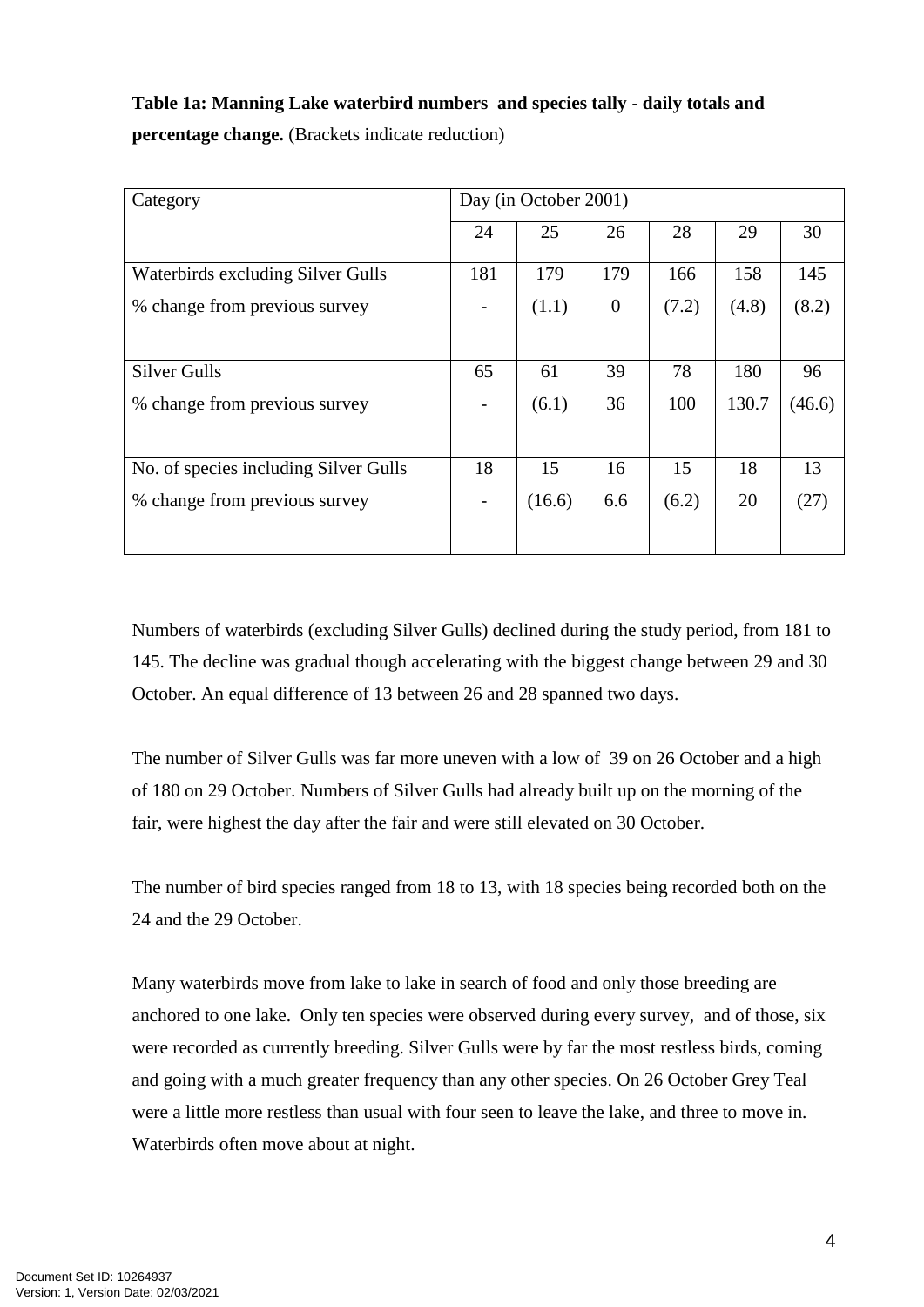## **Table 2: Waterbird breeding on Manning Lake between 24 and 30 October 2001**

Note that 'active nest' does not include nests under construction. In the case of all the waterbirds found to be breeding, 'active nests' refers to nests in which eggs are being incubated, as chicks leave the nest on hatching. Most of the broods were dependent young.

| <b>Waterbird breeding on Manning Lake - number of broods</b> |                          |                |                             |                |    |                               |  |  |
|--------------------------------------------------------------|--------------------------|----------------|-----------------------------|----------------|----|-------------------------------|--|--|
| Broods include active nests and clutches of dependent young  |                          |                |                             |                |    |                               |  |  |
| <b>SPECIES</b>                                               | DAY (in October 2001)    |                |                             |                |    |                               |  |  |
|                                                              | 24                       | 25             | 26                          | 28             | 29 | 30                            |  |  |
| <b>BLACK SWAN</b>                                            | 1                        | 1              | 1                           | 1              | 1  | 1                             |  |  |
| <b>GREY TEAL</b>                                             | $\overline{\mathcal{A}}$ | $\mathfrak{D}$ | $\mathcal{D}_{\mathcal{L}}$ | 3              |    | $\mathfrak{D}_{\mathfrak{p}}$ |  |  |
| PACIFIC BLACK DUCK                                           | $\mathcal{F}$            | 3              | 1                           | $\overline{4}$ | 3  | $\mathcal{D}$                 |  |  |
| AUSTRALASIAN SHOVELER                                        |                          |                |                             | 1              |    |                               |  |  |
| <b>DUSKY MOORHEN</b>                                         | $\mathcal{F}$            | 3              | $\mathfrak{D}$              | $\mathfrak{D}$ | 3  | $\mathbf{3}$                  |  |  |
| PURPLE SWAMPHEN                                              | 2                        | 1              | 1                           | 1              | 1  | $\mathbf{1}$                  |  |  |
| EURASIAN COOT                                                | 10                       | 11             | 11                          | 12             | 9  | 10                            |  |  |

Seven species were breeding which is almost one third of the species recorded in the survey period.

Additionally, an Australasian Grebe was observed on a nest on 30 October but would have been laying rather than incubating as the birds had been nest-building the day before. The nest was at the southern end of the lake, close to the fairground.

### **During the afternoon of the fair**

This survey, between 1.45 pm and 4.00 pm was incomplete. Despite the very loud music and other noise and the many people about, birds on the lake were feeding and resting in a normal manner. The swans were present. No new species were recorded. Broods of six species were observed with their parent birds.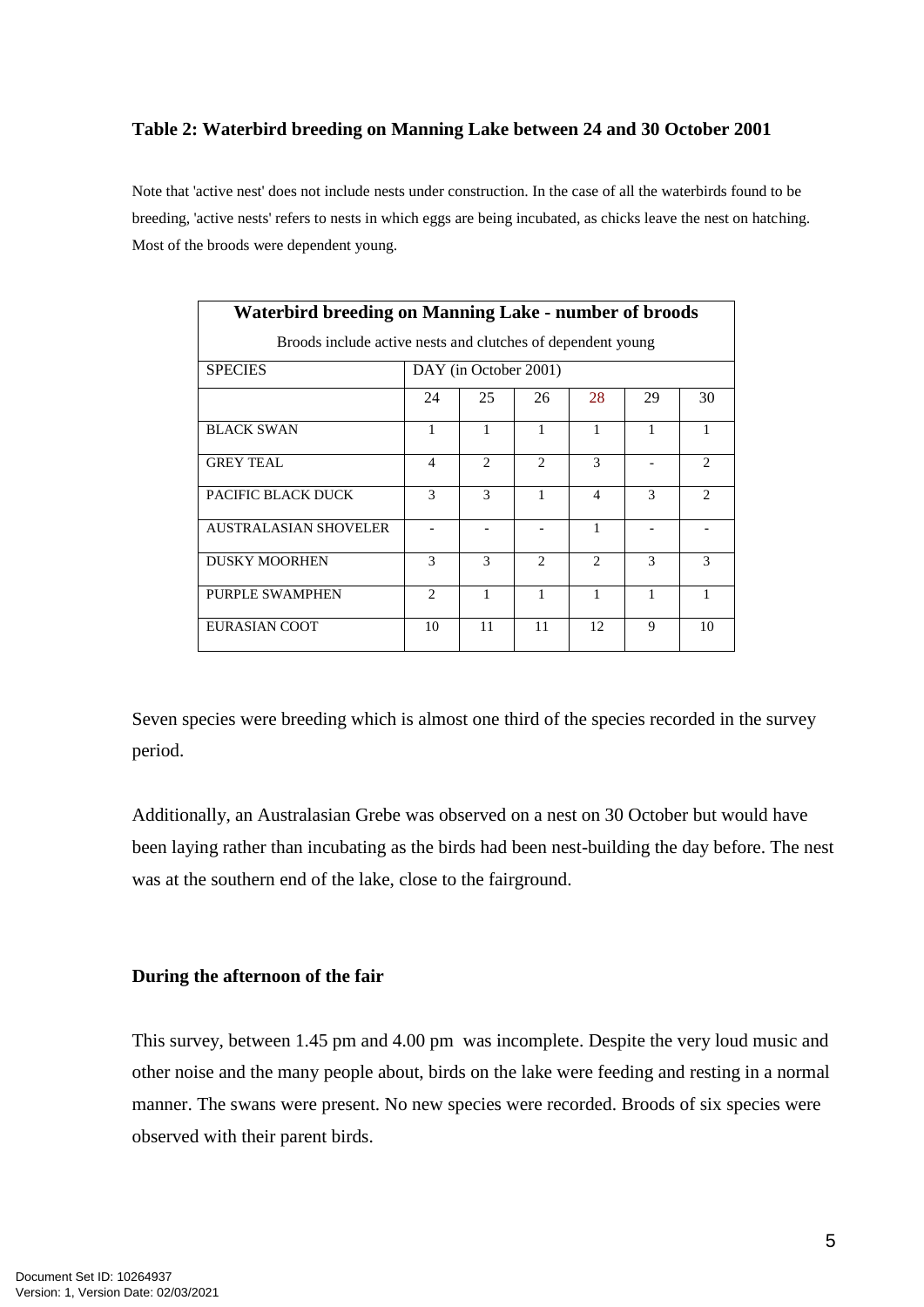# **The Fireworks**

Observation from the eastern verge of the lake began at 7.10 pm and ended after the fireworks at 8.25 pm.

After darkness fell, birds were swimming about on the lake despite the loud noise of the fair. Three of the swans glided south and a grebe skittered northwards, calling. The nearby grebes are nest-building and have been very active and anxious since 25 October.

The fireworks began with a bang. Silver Gulls called and wheeled about. Some ducks called and took to the air. Three swans swam very fast northwards. Throughout the fireworks a few waterfowl swam about as before and a grebe continued to behave anxiously . One swan swam south quite fast but not at top speed.

After the fireworks, more waterfowl soon ventured out into the body of the lake.

*Fireworks over the lake*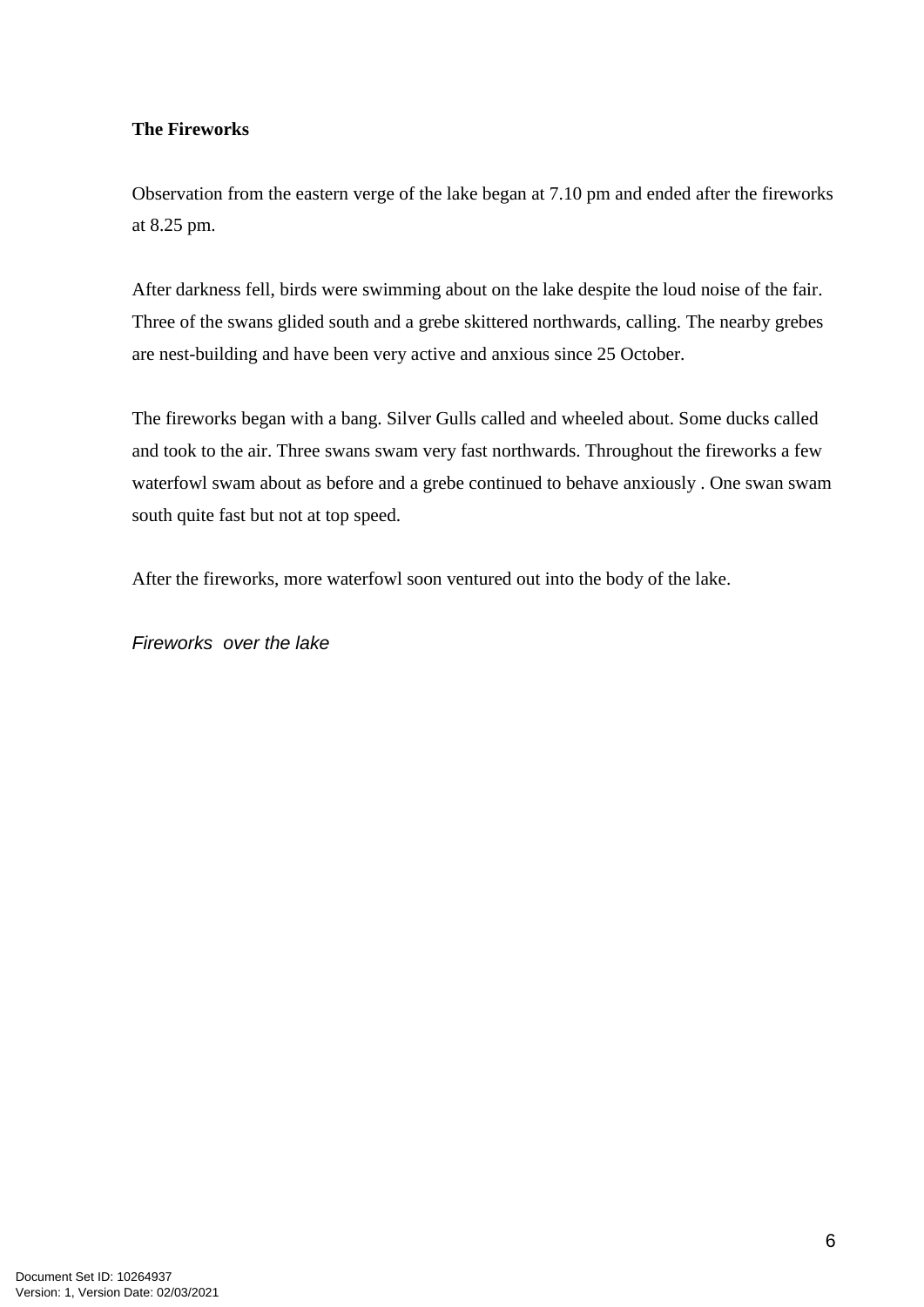# **Water level**

Throughout the survey period, there was no rain. There was often wind, including a fresh sea breeze on most afternoons which would speed up evaporation.

The water level was receding. From 26 to 30 October (inclusive) in one site on the northern end, 30 cm more land became exposed. It is not known what loss of water this represents but it would probably be substantial.

*Pacific Black Duck in shallow water near the lake edge*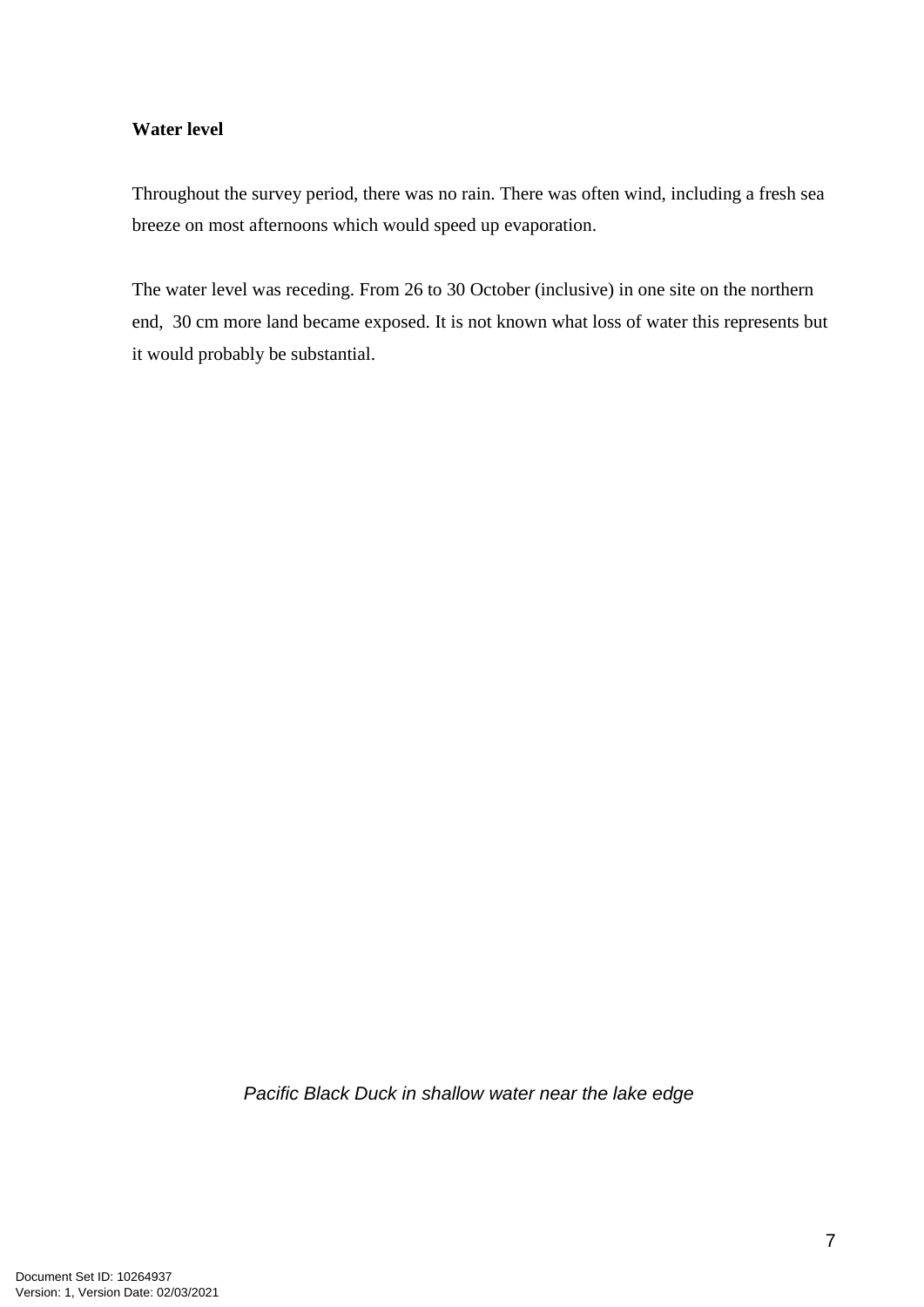#### **Discussion**

Silver Gulls responded to the opportunity of a food bonanza provided by the fair, their numbers increasing dramatically.

Although there was an overall decrease of 19.8% in the number of waterbirds (excluding Silver Gulls) over the survey period this could not be attributed to the fair or the fireworks. Before the fair got underway (from 24 to 28) there was a decrease of 8.2%. There was a decrease of 4% between the morning of the 28 and 29 October i.e. the period when the fair and the fireworks took place. A greater decrease (of 8.2%) was recorded between 29 and 30 October.

The number of bird species ranged from 18 to 13, with 18 species being recorded both on the 24 and the 29 October. There was no demarcation at the time of the f air.

During the week of the survey period the lake became a little smaller and more shallow. It seems most likely that the changes in species present and bird numbers have more to do with available food and shelter offered by this lake as compared to other nearby lakes.

Manning Lake is clearly an important breeding area for several species of waterbird. There was no sign that breeding birds were adversely affected by the fireworks. Some of the broods were harder to find on the morning after the fireworks. However the swans were all present and together. No Grey Teal were found but the next day two broods were seen. These ducklings are most commonly amongst the fringing vegetation and are often very well hidden. After 26 October only one female shoveler was seen on Manning Lake so it is probable that the lake became less suitable for shovelers. It became clear why the one female had remained behind on 28 October when she appeared with six ducklings of an estimated age of four days. A female shoveler was seen on 29 October and again on 3 November near where the female with brood had been seen on the 28 October and was more than likely the same bird. It is highly likely that the brood is still present though often concealed in the fringing vegetation. A grebe was observed on a nest on 30 October at the southern edge of the lake very near the fair ground.

One of the Purple Swamphen chicks was not seen again after 24 October.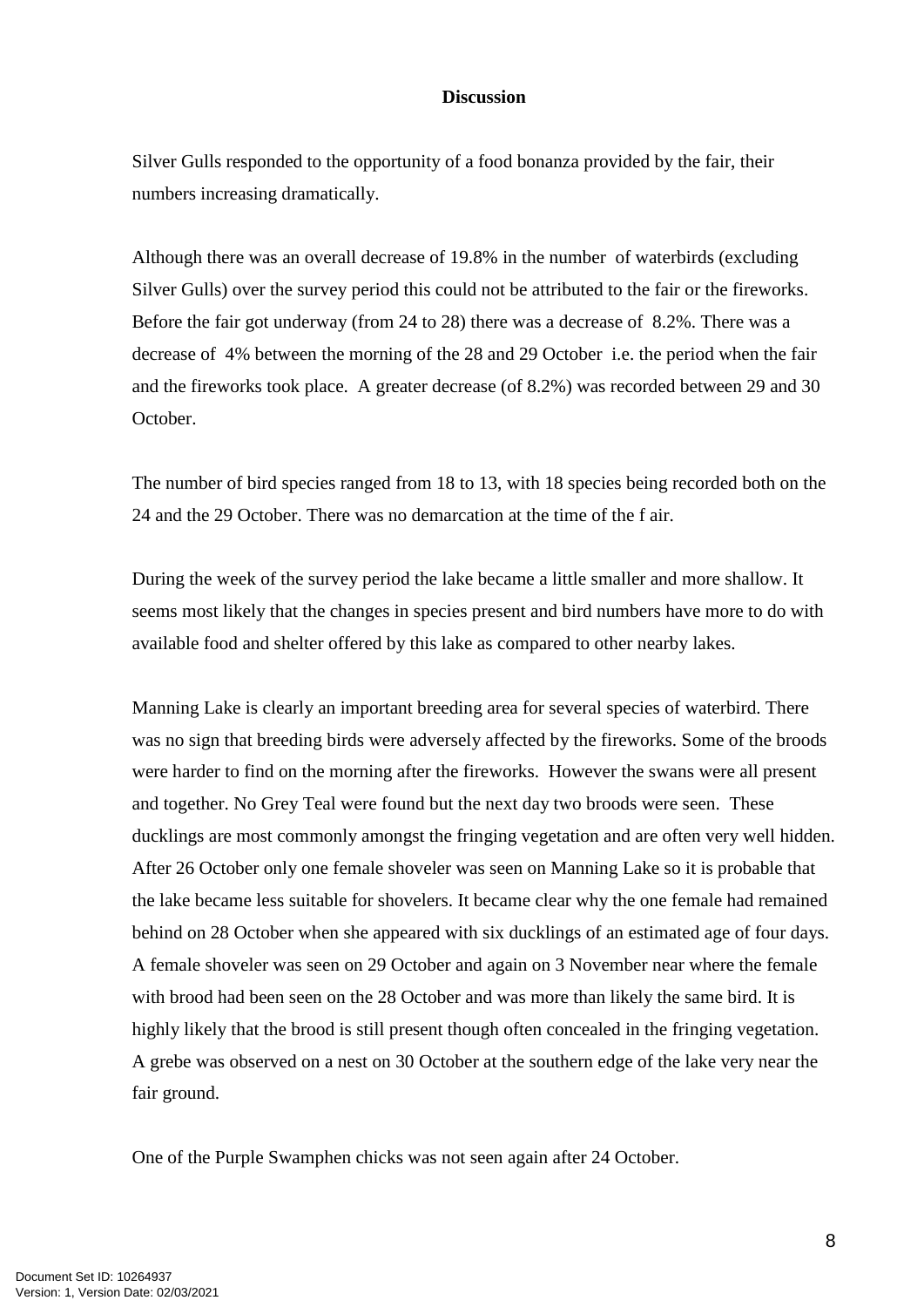**IN SUMMARY It was found that neither the fair nor the fireworks adversely affected the waterbirds of Manning Lake.**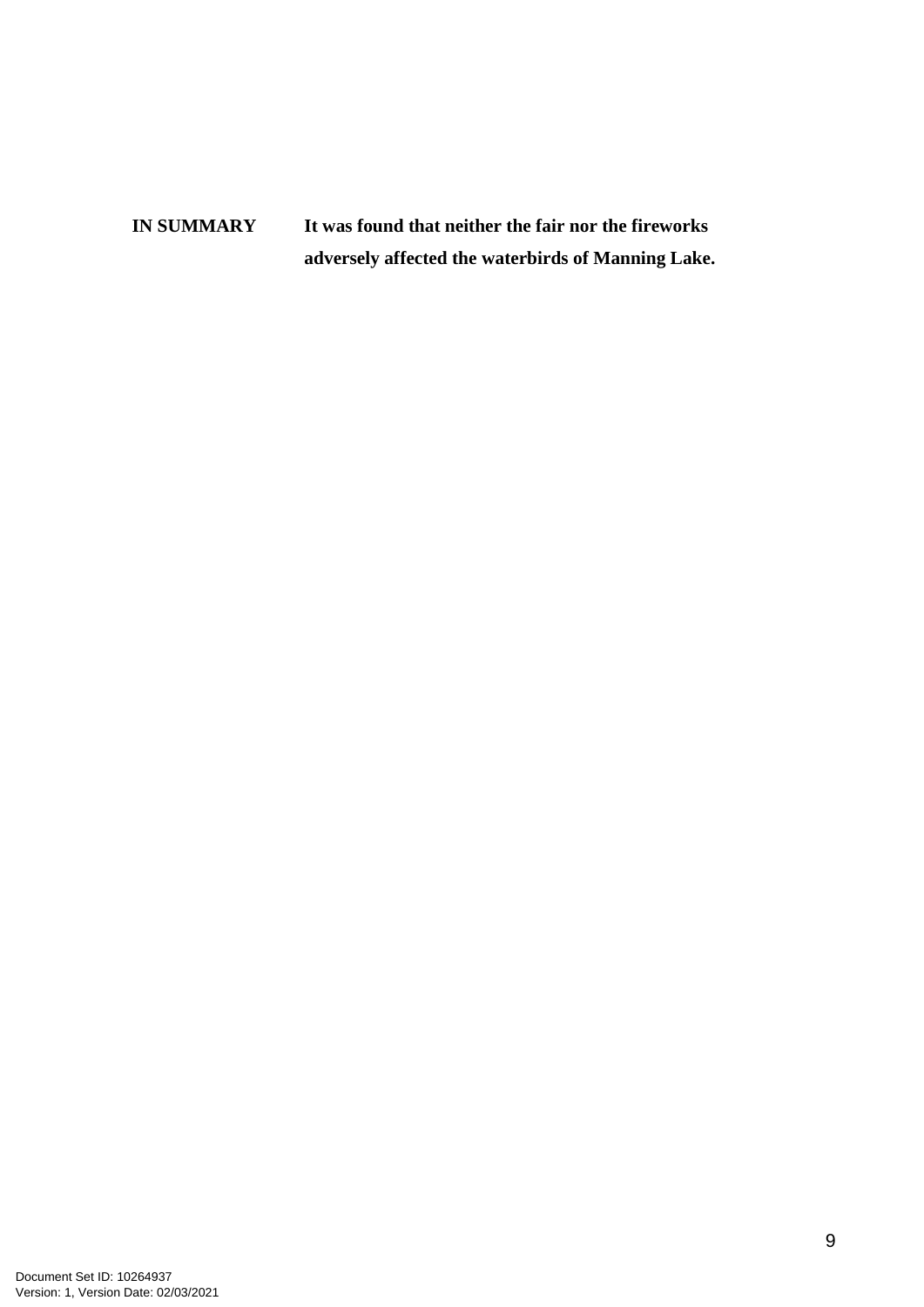## **Additional comment**

# **Local residents and the lake**

Whilst doing the surveys I was spoken to by several passers by. Almost everyone was very interested in the welfare of the swans and relieved that the swan family had withstood the events of the 28 October. Other concerns were the effect of the noise and the litter on all the birds, not just waterbirds, and the effect on breeding birds.

Some people expressed great affection for the lake. It is clearly enjoyed on a daily basis by many local residents.

# **The cleanup**

The post-fair cleanup was underway early on the morning of 29 October. The grassy area was being done very thoroughly. Quite a lot of litter was amongst the vegetation at the western side of the lake and also in the water. The next day (30 October) it was still there. The litter included plastic bags, food wrappers, and spent fireworks containers.

One local resident went by on the 29 October with two plastic bags filled with litter from the edge of the lake. But there was a lot left as there had been a strong south-westerley breeze in the afternoon.

Although the bird population of Manning Lake appears not to be adversly affected by the fair and fireworks as they are occurring, it is important that they do not suffer from after effects. It is also important that residents who have such a strong affection for the lake can see that its values are being protected.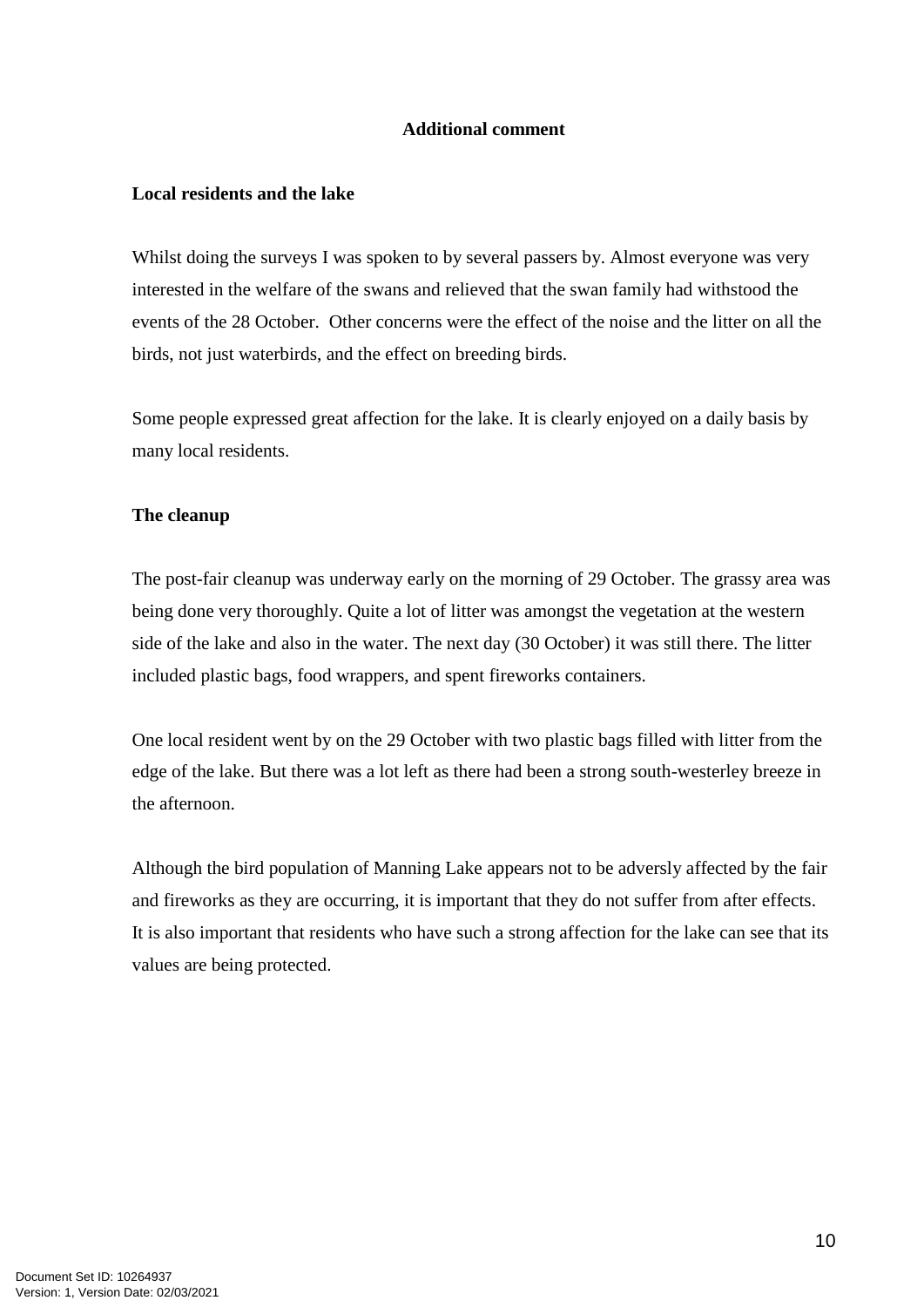# **Recommendations**

1. It is not known how much fireworks litter landed in the lake though several spent cartridges and wrappers were seen at the edge. A condition of having the fireworks display should be that the fireworks shells do not fall into the waters of the lake including the vegetated fringe area.

2. Cleaning up the lake after the Spring Fair should be a priority. It should include wading in to retrieve items that have been blown out of reach from the edge.

*This litter from the fair was still in the lake on 3 November*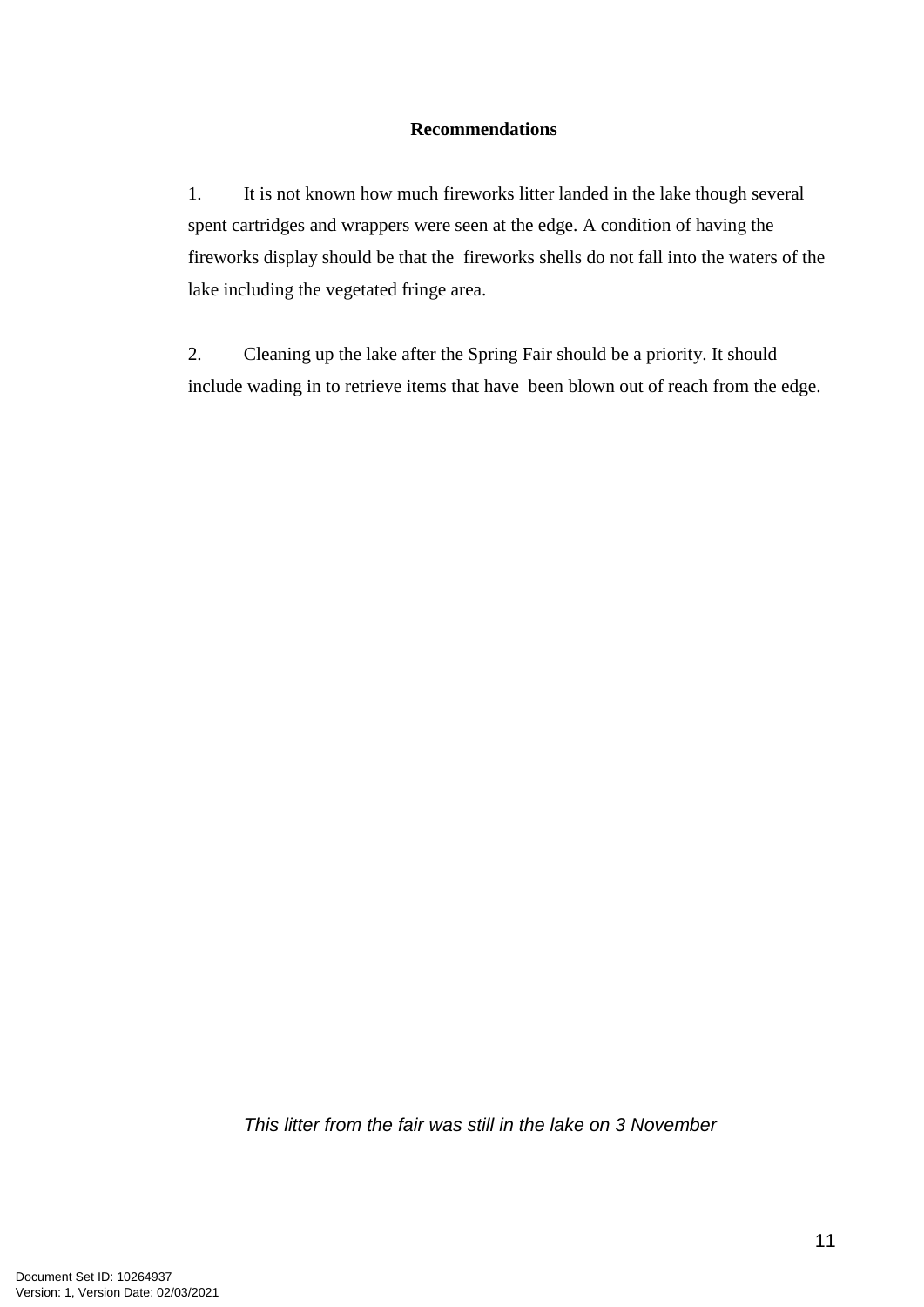## **APPENDIX 1: ANNOTATED LIST OF SPECIES**

Black Swan: Breeding. One family comprising 2 adults and 5 well-grown cygnets. By the end of the survey period, the young birds were flexing their wings but were not seen to fly. All swans were present and together on 29 and 30 October.

Blue-billed Duck: A diving duck usually found in deeper and more permanent water. Observed on two days, one before and one after the fireworks.

Musk Duck: A low-profile diving duck more common in deeper more permanent water. A female was recorded on all but the last day of the survey and seen again on 2 and 3 November.

Pink-eared Duck: Present on one day only. A nomadic duck often found in floodwaters.

Grey Teal: Breeding. The second most common duck. Very young ducklings.

Australian Shelduck: A large richly coloured duck often found on salt lakes.

Hardhead: A diving duck often attracted to deeper lakes with plentiful aquatic vegetation. Manning Lake has plentiful aquatic vegetation but is becoming shallower each day so it is expected that this species would leave the lake very soon.

Pacific Black Duck: Breeding. By a narrow margin the most common duck on Manning Lake during the survey. Well adapted to suburban parks and gardens.

Mallard: A male was seen once. It has striking plumage and is an introduced duck from the northern hemisphere.

Australasian Shoveler: Breeding. On 24 October six birds were observed including a male. On 28 October a female was observed with six small ducklings. No other shovelers were present and no others have been recorded since. Presumably the same bird was seen the next day in the same area but without the ducklings. Although she was not seen on 30 October, she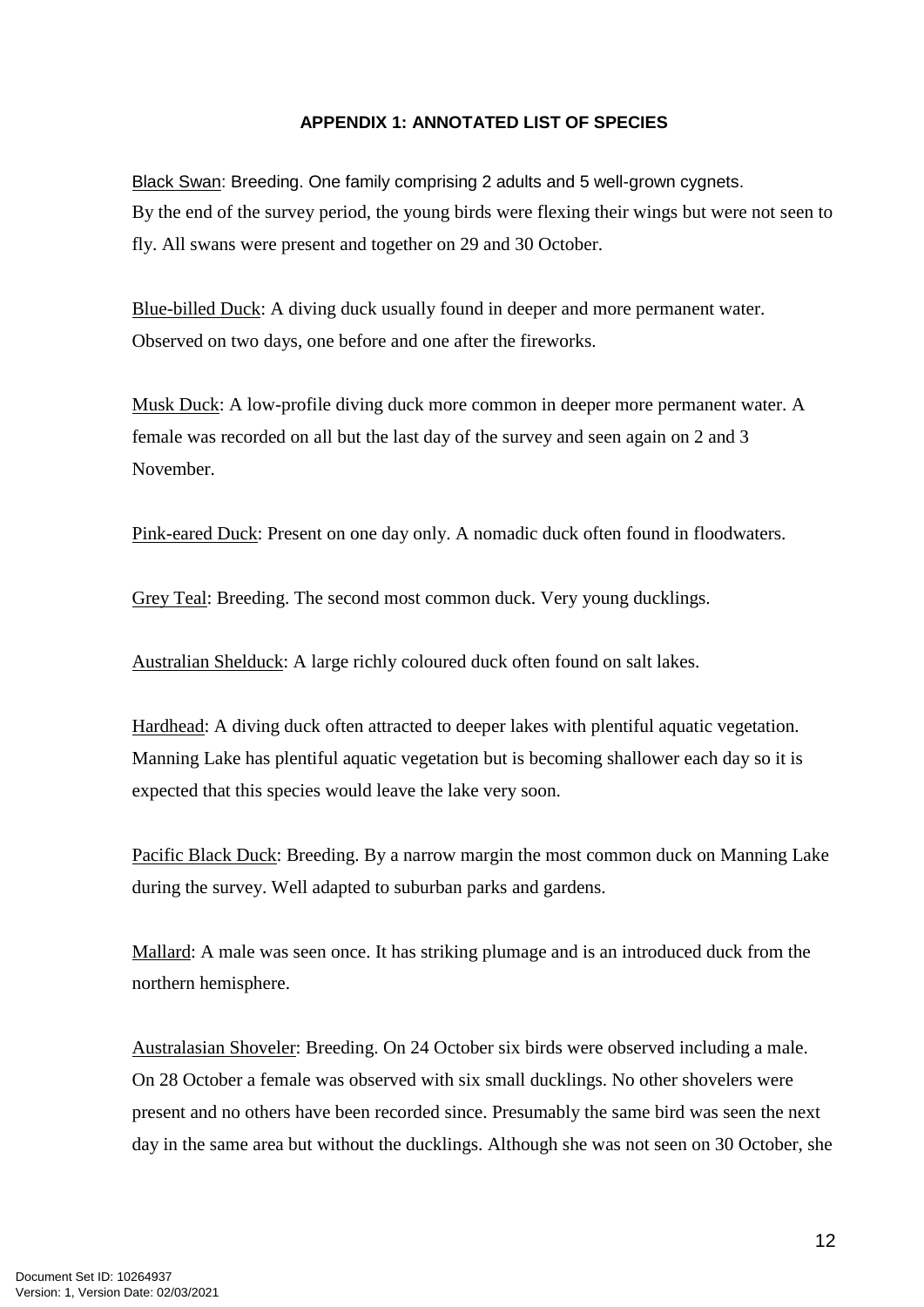was there again on 3 November. It is very likely that the ducklings were concealed in the nearby vegetation.

Domestic/feral Duck: Up to three of these ducks of mixed heritage were observed on most days. They are usually together. Not located the day after the fireworks.

Australasian Grebe: Breeding (though not quite in time for the survey). There was an influx of these small birds on 25 October when additional nest sites were being selected and territories hastily established. Some had already begun nest-building. One was seen on a nest on 30 October. During an incomplete survey early on 2 November two more completed nests with sitting birds (probably laying) were observed.

Little Pied Cormorant: Only one bird recorded on two days (26 and 29). They are numerous in some local lakes and so it would seem that Manning Lake does not offer their preferred food which is fish.

White-faced Heron: A total of five individuals were observed but never all on the one day. They were two adults and three newly independent young birds. It could be assumed that the adults had raised the young birds at Manning Lake. It is probable that the young birds were present all the time but were not all found.

Rufous Night Heron: Difficult to observe as they roost by day. Although only a single adult bird was seen on two occasions in different parts of the lake, it is probable that Manning Lake is currently home to more than one of these birds.

Yellow-billed Spoonbill: One bird on 29 October. More may return when the lake is a little more shallow.

Australian White Ibis: Feeding on the grass surrounding the lake or roosting in the paperbarks.

Dusky Moorhen: Breeding. Three clutches of young chicks observed most days. These birds are usually amonst the sedges and paperbarks or swimming not very far out. Occasionally